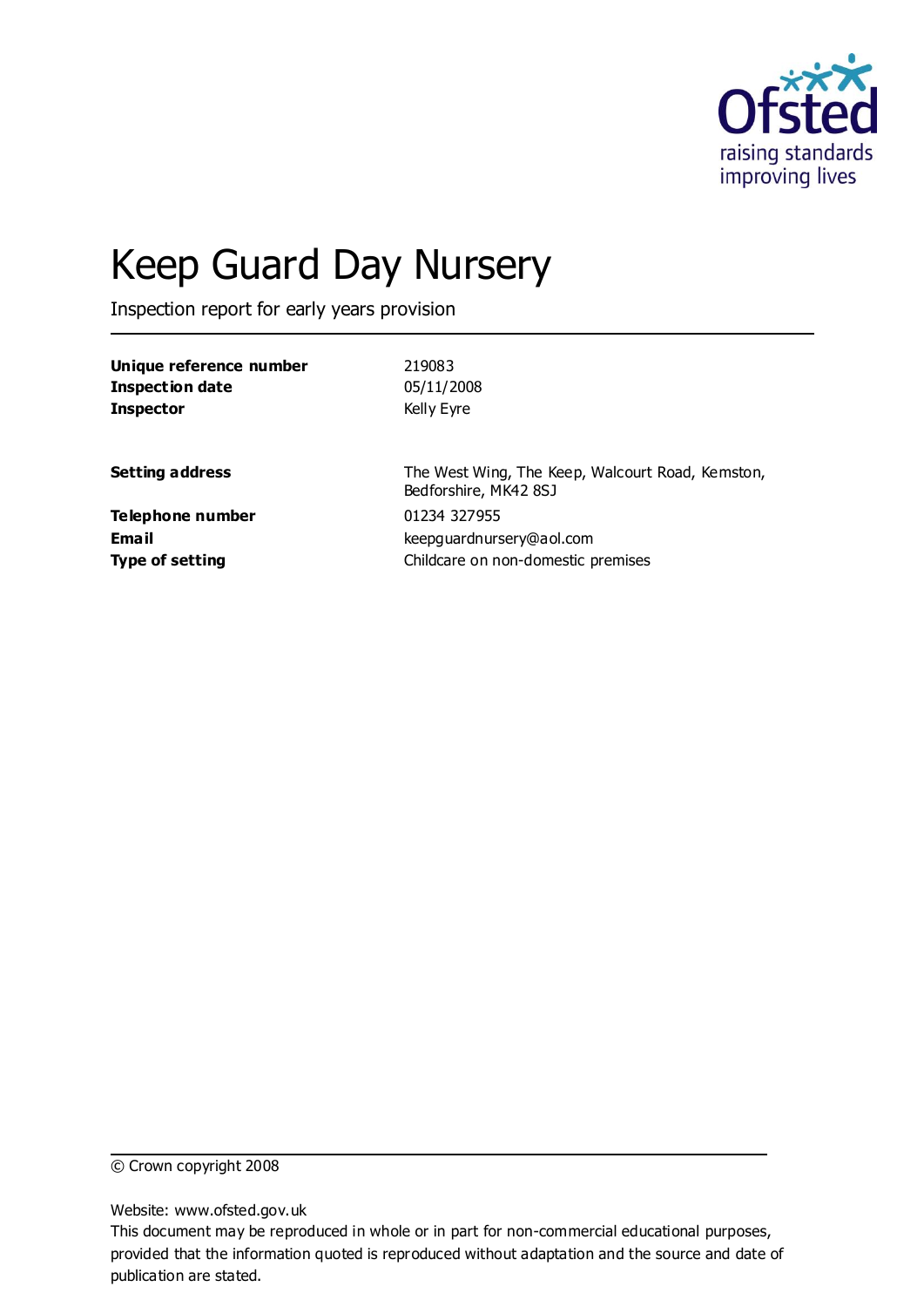### **Introduction**

This inspection was carried out by Ofsted under Sections 49 and 50 of the Childcare Act 2006 on the quality and standards of the registered early years provision. 'Early years provision' refers to provision regulated by Ofsted for children from birth to 31 August following their fifth birthday (the early years age group). The registered person must ensure that this provision complies with the statutory framework for children's learning, development and welfare, known as the *Early* Years Foundation Stage.

The report includes information on any complaints about the childcare provision which Ofsted has received since the last inspection or registration whichever is the later, which require Ofsted or the provider to take action in Annex C.

The provider must provide a copy of this report to all parents with children at the setting where reasonably practicable. The provider must provide a copy of the report to any other person who asks for one, but may charge a fee for this service (The Childcare (Inspection) Regulations 2008 regulations 9 and 10).

The setting also makes provision for children older than the early years age group which is registered on the voluntary and/or compulsory part(s) of the Childcare Register. This report does not include an evaluation of that provision, but a comment about compliance with the requirements of the Childcare Register is included in Annex B.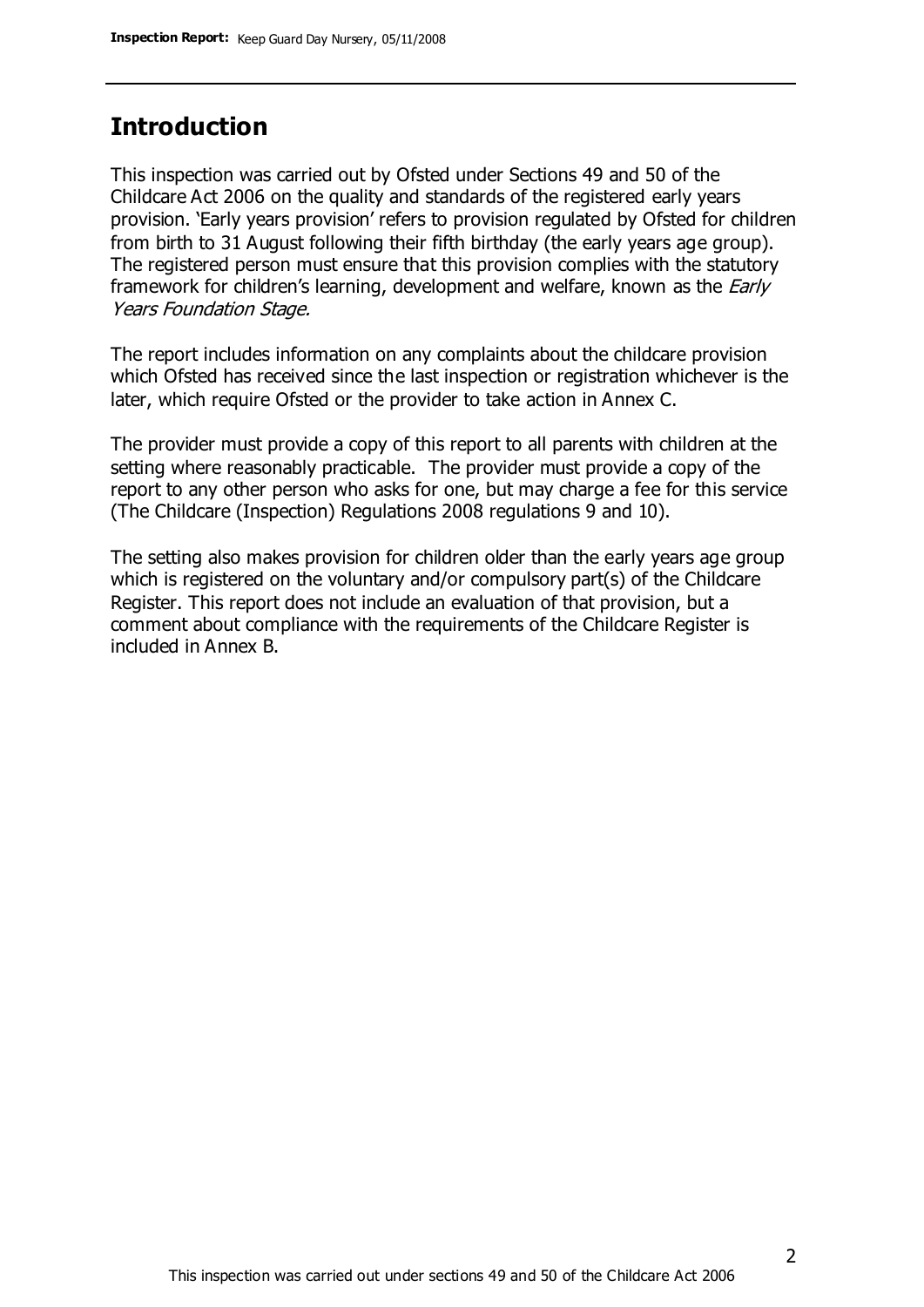# **Description of the setting**

Keep Guard Day Nursery opened in 1996 and is privately owned. It operates from the wing of a converted building in Kempston, Bedfordshire. There are steps to the main entrance but there is a ramp and lift available if needed. Children have access to the fully enclosed outdoor play area.

The setting is open for 49 weeks of the year from 08:00 to 18:00. Out of school care is also offered, with sessions from 15:15 to 18:00. There is a holiday club which runs during each school holiday from 08:00 to 18:00. A maximum of 78 children may attend the setting at any one time. There are 54 places for children in the Early Years age group and there are currently 70 children attending who are within this age range. Most of the children live locally. Eight children attend other settings such as the early years unit of the local primary school, pre-schools and childminders.

The setting also offers care to children aged over five years to 11 years. This provision is registered by Ofsted on the compulsory and voluntary Childcare Register. Children occupying these places have their own accommodation and share some of the same facilities as the children in the Early Years age range.

There are 14 staff members. Of these, 11 hold relevant childcare qualifications and three are completing training to achieve an appropriate childcare qualification.

### **Overall effectiveness of the early years provision**

Overall, the setting makes good provision for children in the Early Years Foundation Stage. The comprehensive assessment procedures and exceptionally flexible approach to planning are particular strengths. This means that children are consistently offered highly appropriate opportunities and make excellent progress in all areas. Staff know the children well and therefore offer them appropriate support so that they can participate meaningfully in the activities offered. The manager works in partnership with staff to review the setting's practice, clearly identifying strengths and weaknesses. There are clear plans for future improvements, therefore ensuring that children continue to be offered positive learning experiences.

### **What steps need to be taken to improve provision further?**

To further improve the early years provision the registered person should:

- improve children's safety by ensuring that hazards are minimised or removed. This refers specifically to the missing spindle on the staircase
- develop further links with all other settings providing for children in the Early Years Foundation Stage.

### **The leadership and management of the early years provision**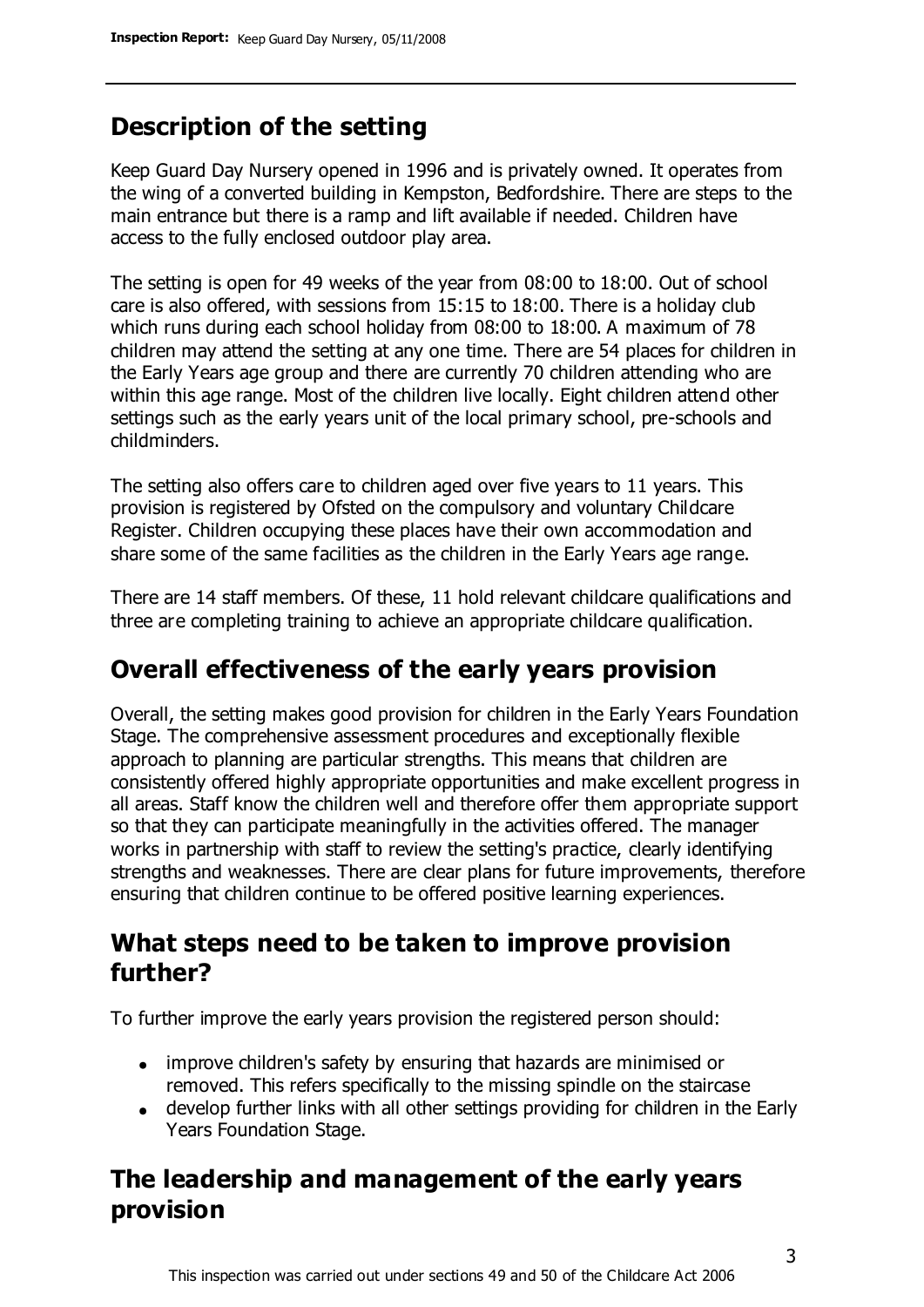There are comprehensive procedures for evaluating daily practice and the manager and staff maintain a very positive approach to feedback. The recommendation set at the previous inspection has been positively addressed, with a clear complaints procedure in place to ensure that parents are aware of this and complaints are recorded appropriately. The manager and staff have a clear vision for the future, setting practical action plans and implementing changes to improve the outcomes for children. An example of a recent improvement is the introduction of computers for staff so that all planning is entered and updated directly onto this system. This means that planning is more flexible and staff can spend more time with the children.

The manager supports staff well, providing clear guidance and encouragement to attend further training. The daily implementation of policies supports the efficient running of the setting, thereby ensuring that children are offered a safe environment in which to play and learn. Staff carry out daily safety checks and regularly review the risk assessments. However, children's safety is not fully promoted as there is a missing spindle on the staircase. Comprehensive procedures for safeguarding children ensure that their welfare is promoted and they are protected at all times. For example, staff have a good knowledge of this area and there are robust procedures for checking that all staff have appropriate skills and are suitable to work with children.

The setting works well with parents, carers and most other professionals, ensuring that appropriate information is exchanged in order to promote children's learning and development. Good links are maintained with local schools but links with other provisions providing care for children at the setting have not been optimised in order to fully promote consistent care.

### **The quality and standards of the early years provision**

Children are offered a wealth of stimulating opportunities that support them in making excellent progress. There are comprehensive procedures for assessing children and staff are skilled in actively using assessments and evaluations to formulate clear plans for each child. These are meticulously reviewed to ensure that every child is offered appropriate support and challenge in order to promote their development to the maximum. The highly sensitive support means that children grow in confidence and develop positive attitudes to learning. For example, they confidently make choices about their play throughout the day, choosing resources, exploring the environment, creating role play scenarios and asking for help when required.

Children's individuality and their unique learning styles are truly valued and are reflected in the flexible planning. Staff are exceptionally skilled in utilising children's interests to promote their learning, developing individual plans for each child and updating these on a daily basis. For example, children interested in trains are offered play opportunities that include looking at the shapes on a train, building their own trains from junk modelling materials and exploring associated stories and rhymes. These plans are then extended to encompass other areas, supported by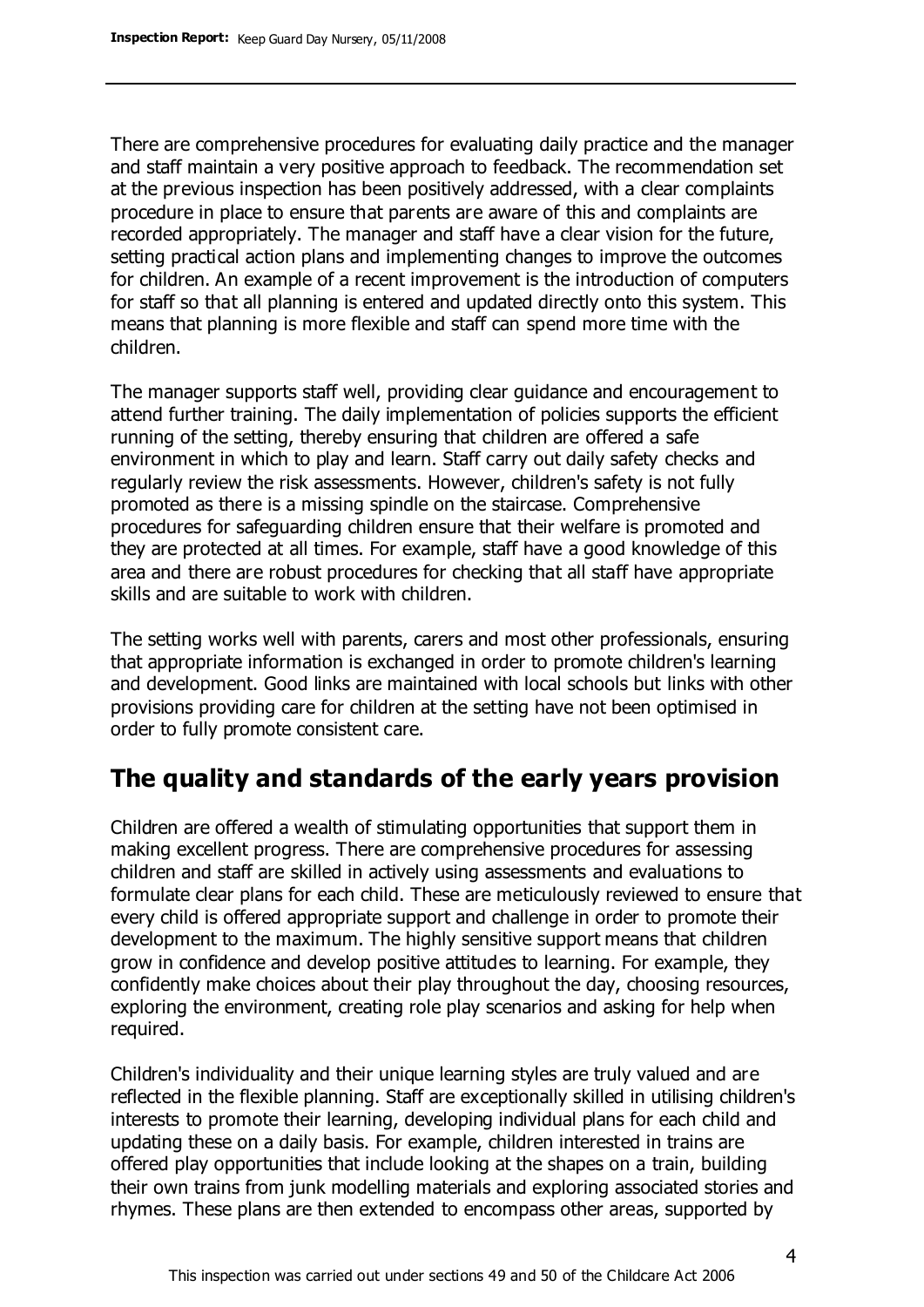clear checks to ensure that children are consistently offered opportunities in all areas of learning.

Children are offered a multitude of resources and confidently access these themselves. They are animated and creative in this inspiring environment, confidently expressing themselves and sharing their thoughts and ideas. For example, children eagerly explore a range of resources related to bonfire night, discussing the texture of the 'bonfire' and imaginatively creating further scenarios based on these resources. Children show a great appreciation of each other. For example, they eagerly work together to look for bugs in the outdoor area, discussing and comparing their findings.

Children are active in their learning and embrace opportunities to solve problems, experiment and use their mathematical skills. For example, when playing outside, a small group of children work together to construct a house using a large metal construction set, whilst another group play a counting game, competently working out how to take the largest number of steps in the smallest space. The secure environment and confident, caring staff support children in developing skills for the future. For example, children communicate well, work together to complete tasks, have a high self-esteem and are learning to value each other's uniqueness.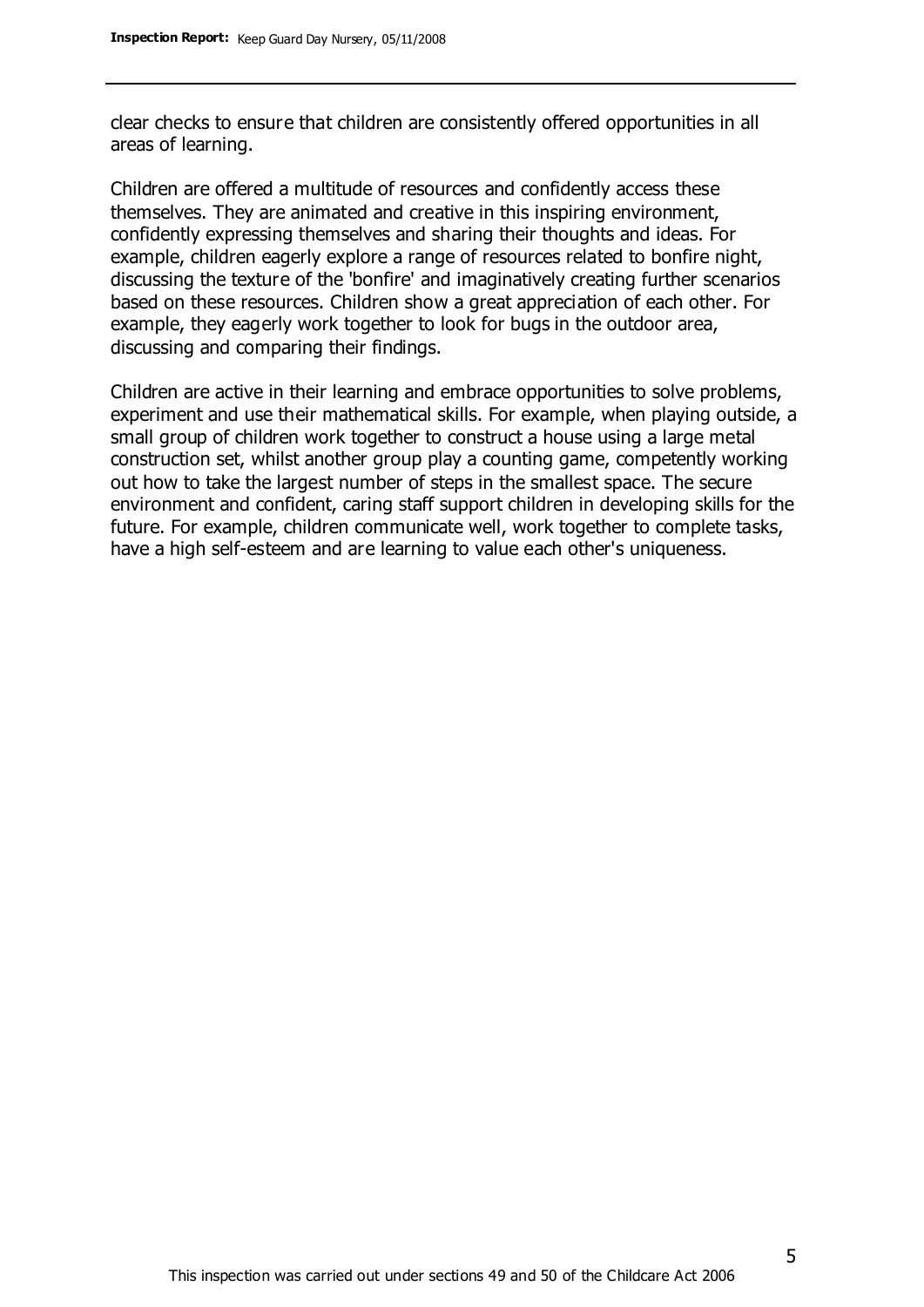# **Annex A: record of inspection judgements**

#### **The key inspection judgements and what they mean**

Grade 1 is Outstanding: this aspect of the provision is of exceptionally high quality Grade 2 is Good: this aspect of the provision is strong Grade 3 is Satisfactory: this aspect of the provision is sound Grade 4 is Inadequate: this aspect of the provision is not good enough

### **Overall effectiveness**

| How effective is the provision in meeting the needs<br>of children in the Early Years Foundation Stage? |  |
|---------------------------------------------------------------------------------------------------------|--|
| How well does the provision promote inclusive practice?                                                 |  |
| The capacity of the provision to maintain continuous                                                    |  |
| improvement.                                                                                            |  |

### **Leadership and management**

| How effectively is provision in the Early Years               |  |
|---------------------------------------------------------------|--|
| <b>Foundation Stage led and managed?</b>                      |  |
| How effective is the setting's self-evaluation, including the |  |
| steps taken to promote improvement?                           |  |
| How well does the setting work in partnership with parents    |  |
| and others?                                                   |  |
| How well are children safeguarded?                            |  |

### **Quality and standards**

| How effectively are children in the Early Years         |  |
|---------------------------------------------------------|--|
| <b>Foundation Stage helped to learn and develop?</b>    |  |
| How effectively is the welfare of children in the Early |  |
| <b>Years Foundation Stage promoted?</b>                 |  |
| How well are children helped to stay safe?              |  |
| How well are children helped to be healthy?             |  |
| How well are children helped to enjoy and achieve?      |  |
| How well are children helped to make a positive         |  |
| contribution?                                           |  |
| How well are children helped develop skills that will   |  |
| contribute to their future economic well-being?         |  |

Any complaints about the inspection or report should be made following the procedures set out in the guidance available from Ofsted's website: www.ofsted.gov.uk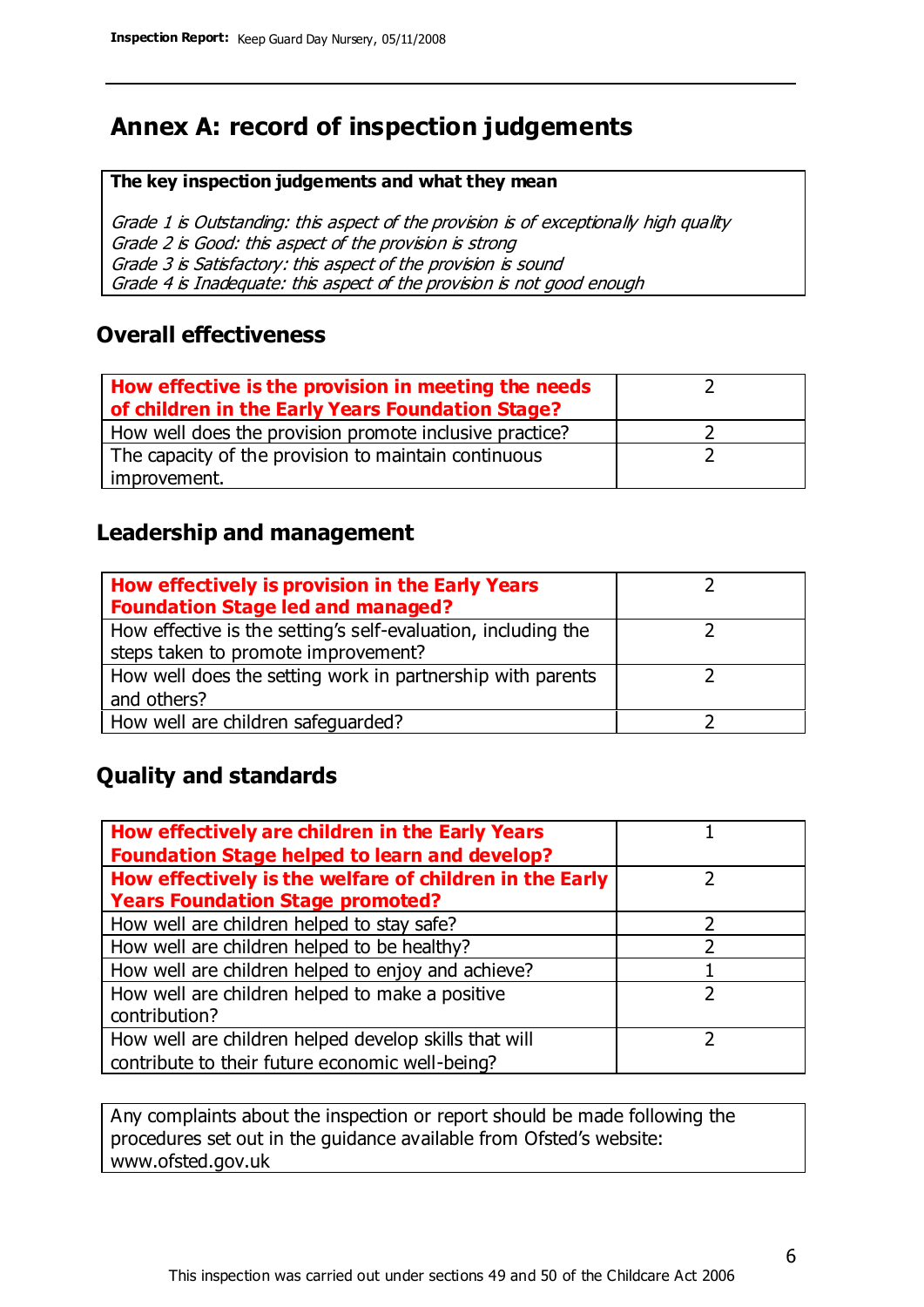# **Annex B: the Childcare Register**

| The provider confirms that the requirements of the<br>compulsory part of the Childcare Register are: | Met |
|------------------------------------------------------------------------------------------------------|-----|
| The provider confirms that the requirements of the<br>voluntary part of the Childcare Register are:  | Met |